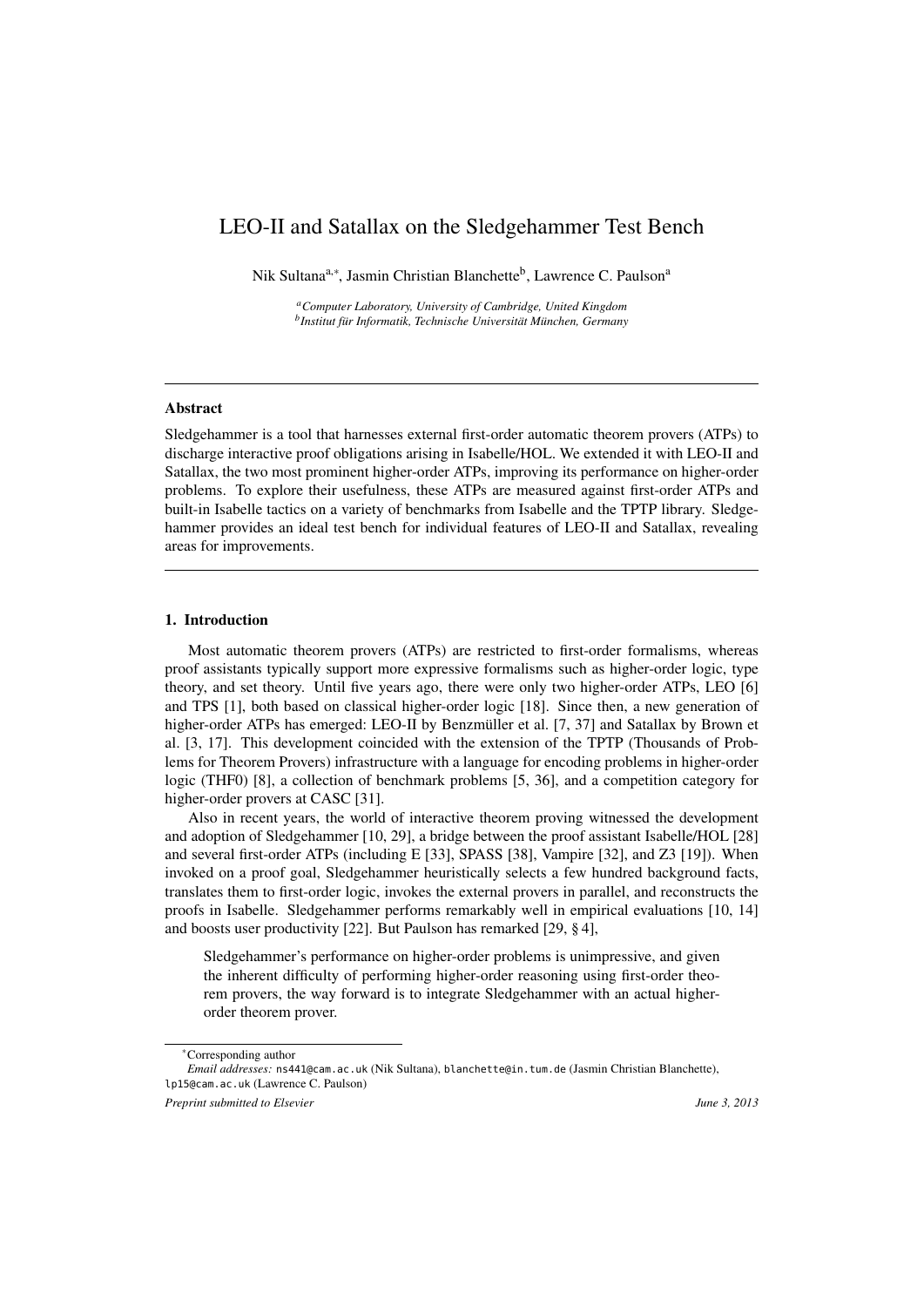This paper presents a double materialisation of this vision: an extension of Sledgehammer with LEO-II and Satallax as additional backends (Section 3). The extension reuses many components of Sledgehammer, including the parallel architecture and the relevance filter, but communicates with the ATPs in the higher-order language THF0. Although LEO-II, Satallax, and Isabelle all support "higher-order logic", the translation from Isabelle to THF0 is nontrivial because THF0 does not cater for polymorphic types and axiomatic type classes, which are ubiquitous in Isabelle formalisations.

The integration is useful for proving goals where higher-order features predominate, as demonstrated by a few examples (Section 4). To ascertain more precisely the potential of LEO-II and Satallax, we let them compete on standard Isabelle benchmarks against first-order ATPs and built-in Isabelle tactics (Section 5.1). Although they are nowhere as powerful as the firstorder ATPs, they can occasionally solve problems that no other provers or tactics can solve. To make the evaluation more informative, the Isabelle problems are complemented by a subset of the TPTP library, which emphasises the higher-order aspects of the logic. By tuning Sledgehammer's translation, we carried out a fine-grained evaluation (Section 5.2) of the higher-order ATPs' handling of types and λ-abstractions (two problem features we would expect them to handle well) and large background theories. Sledgehammer then acts as a test bench for LEO-II and Satallax, suggesting avenues for improvements.

#### 2. Background

This paper combines several technologies—TPTP, LEO-II, Satallax, Isabelle/HOL, and Sledgehammer—that are amply described elsewhere. This section briefly outlines them.

#### *2.1. TPTP Formats*

The TPTP infrastructure defines a hierarchy of languages [8, 35]. Of interest to us are the *first-order form* (FOF) for first-order logic with equality over untyped terms, the core *typed firstorder form* (TFF0) that extends FOF with simple types (sorts), and the core *typed higher-order form* (THF0) for higher-order logic. Ignoring minor syntactic differences, the strict inclusions  $FOF \subset TFF0 \subset THF0$  hold.

THF0 types are either *type constants*  $\kappa$  or the function type  $\sigma \to \tau$ , where  $\sigma$  and  $\tau$  are arbitrary types. The types of propositions  $\rho$  and of individuals  $\iota$  are predefined. The intended semantics of THF0 is Henkin semantics with extensionality and Hilbert choice. We take some liberties with the syntax, preferring traditional notations and omitting the apply operator @; thus, we write f *X Y* rather than  $f \otimes X \otimes Y$  for the application of *X* and *Y* to the curried function f. We do honour the TPTP convention that variable names start with an uppercase letter and constants with lowercase. The use of sans serif for constants further emphasises this distinction.

#### *2.2. LEO-II and Satallax*

The higher-order automatic provers LEO-II [7] and Satallax [3, 16] have THF0 as their input language. Both attempt to find a refutation from the negated conjecture and the axioms, amounting to a proof of the original conjecture. To improve their effectiveness, both provers implement strategy scheduling, which involves trying a sequence of option settings, each for a fraction of the allotted time.

LEO-II implements a higher-order resolution calculus and periodically dispatches first-order subproblems to a first-order prover, usually E, with which it cooperates. LEO-II features several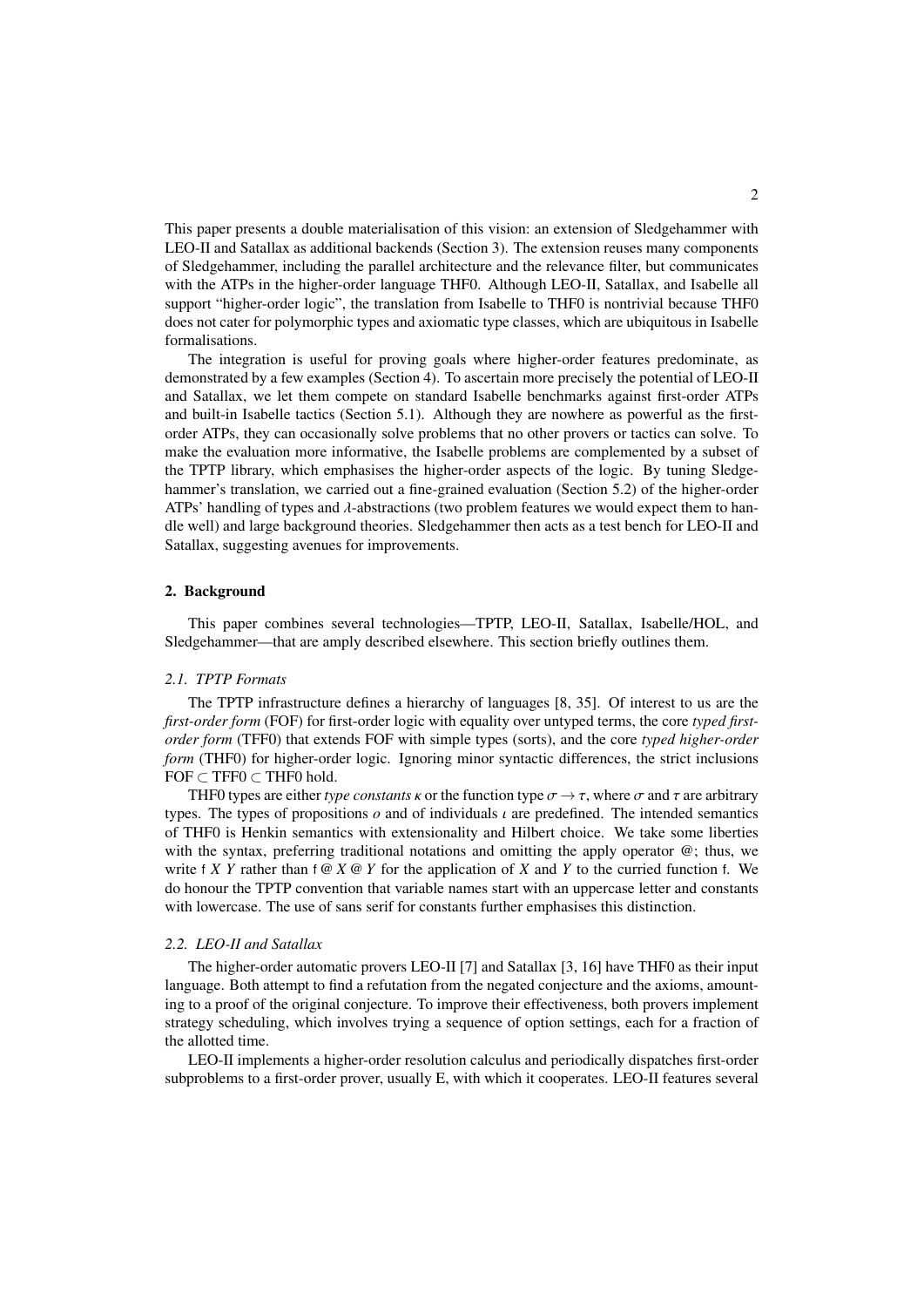optimisations, notably shared indexed terms [37] and a simple relevance filter that is activated for problems that contain 100 axioms or more. Its proofs, expressed in the TSTP format, combine native inferences with embedded E proofs [34].

Satallax is a tableau-based instantiation prover. It builds propositional approximations of a THF0 problem and relies on the SAT solver MiniSat [20] to check them. In case of success, Satallax can return an unsatisfiable core (a list of formulas that suffice to obtain a contradiction), a Coq proof script, or a Coq proof term.

#### *2.3. Isabelle/HOL*

Isabelle [28] is a logical framework that provides a metalogic to encode the semantics of object logics and a collection of basic definitions to manage inference in those logics. Isabelle follows the LCF architecture: the logical kernel defines an abstract datatype of theorems, and theorems are proved using only the methods made available by the kernel.

HOL is Isabelle's most developed object logic. It is based on classical higher-order logic (simple type theory) [18], augmented with Hilbert choice, polymorphism, and Haskell-style axiomatic type classes [21, 40]. Users of Isabelle/HOL invariably work within a substantial body of formalised mathematics that has been constructed on the foundation of pure higher-order logic, including the concepts of orders, lattices, sets, functions, relations, numbers, and lists. We adhere to the Isabelle/HOL conventions for writing terms and rely on the reader's discernment to identify *x* in Isabelle with *X* in THF0, 0 with zero, () with unity, Cons with cons, and so on.

Isabelle/HOL includes several automatic proof tools, including a term-rewriting engine (the *simplifier*), a tableau prover, and decision procedures for specific theories. It also works with external provers through Sledgehammer.

#### *2.4. Sledgehammer*

The purpose of Sledgehammer is to prove theorems with no user effort using automatic theorem provers—historically, first-order resolution provers and SMT solvers [10, 25]. When activated (by a single mouse click), it packages up the formula to be proved along with a collection of relevant facts (definitions, lemmas, or axioms) extracted from Isabelle's libraries using a simple relevance filter [26]. The problems are translated to the provers' respective input languages. The provers run in parallel, either locally or over the Internet.

If a proof is found, Sledgehammer minimises it to remove redundant facts, then inserts a *metis* or *smt* method call into the Isabelle formalisation to reconstruct the proof, with the short list of referenced facts. The *metis* method is based on the built-in resolution prover of the same name [30], whereas *smt* relies on the SMT solver Z3 [15]; both methods yield LCF-style proofs.

Translating Isabelle problems into the FOF and TFF0 languages supported by first-order provers is one of the main technical problems in Sledgehammer, *metis*, and *smt*. Although Isabelle/HOL is based on higher-order logic, many formulas are largely first-order, with only a few higher-order features. The translation is a two-step process:

1. *The higher-order constructs are eliminated* [25]. λ-abstractions are rewritten to combinators (I, K, S, B, C) or to supercombinators ( $\lambda$ -lifting). Functions are passed varying numbers of arguments via an explicit apply operator, hAPP. Boolean terms are converted to formulas using a unary predicate, hBOOL. Connectives and quantifiers are mapped to their first-order counterparts whenever possible; the remaining occurrences are embedded as uninterpreted function symbols, called *proxies*. All these artefacts are confined to the truly higher-order parts of the problem.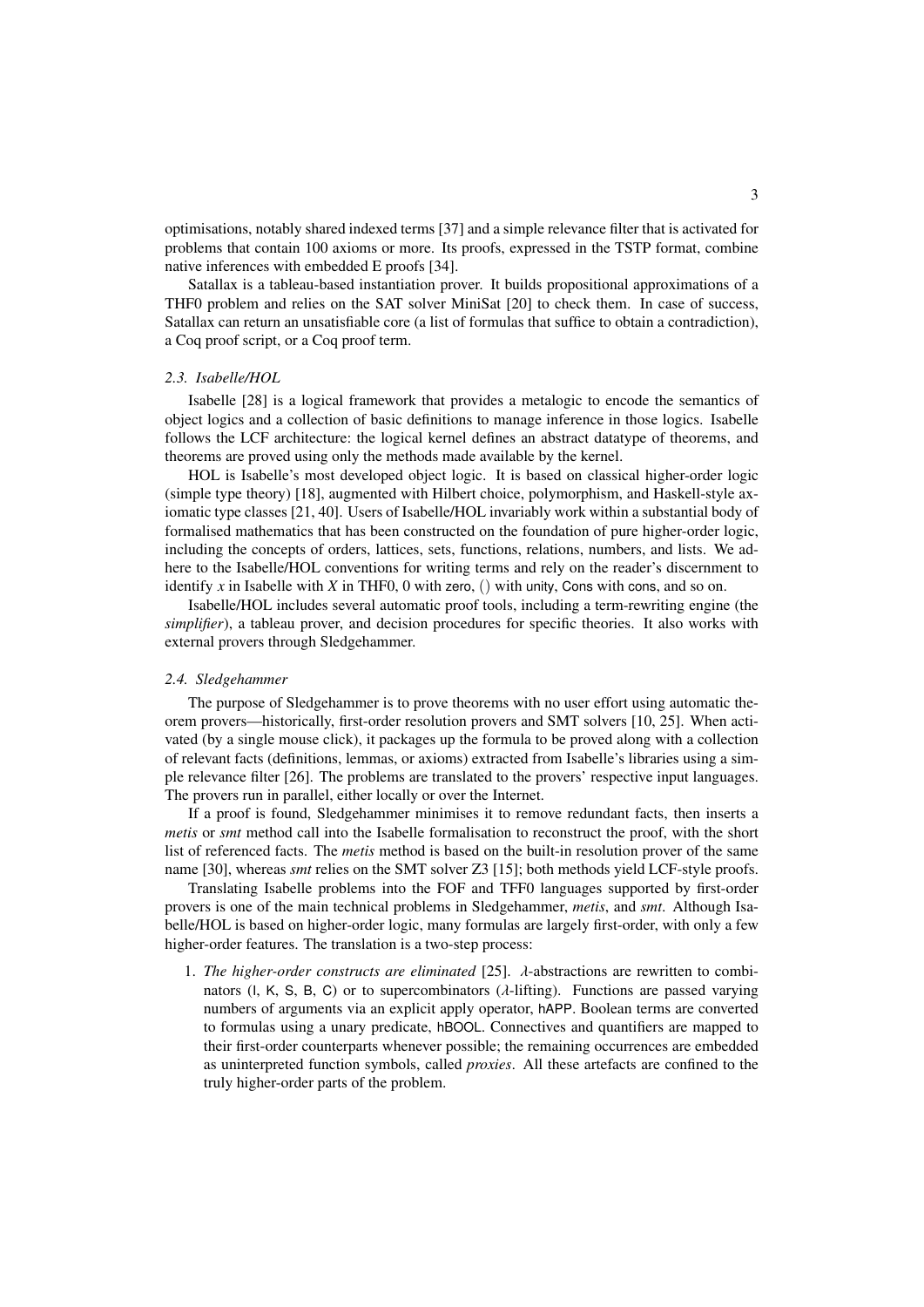2. *The type information is encoded in the target logic* [9, § 6.5]. For TFF0, the problem is monomorphised, then its types are mapped to TFF0 types. For FOF, HOL types are encoded using a combination of type arguments and either guards or tags. A *type guard* takes the form of a predicate  $g(\sigma, X)$  that indicates whether variable *X* has type  $\sigma$ , where  $\sigma$  is encoded as a term; for example,  $g(ist(A), Xs)$  checks that *Xs* has type  $\alpha$  *list*, where the term variable *A* encodes  $\alpha$ . A *type tag* is a function  $t(\sigma, t)$  that wraps the term *t* with its type  $\sigma$ .

*Example.* Consider the following Isabelle/HOL conjecture, where  $f :: \alpha \rightarrow \beta$  and  $h :: \beta \rightarrow \gamma$ :

map 
$$
(\lambda x. h(fx)) xs = \text{map } h(\text{map } f xs)
$$

The traditional guard- and combinator-based encoding, one of the many translations implemented in Sledgehammer and *metis*, produces the following untyped first-order (FOF) formulas:

$$
\begin{aligned} \mathsf{map}(\mathsf{a}, \mathsf{c}, \mathsf{combB}(\mathsf{h}, \mathsf{f}), \mathsf{xs}) & = \mathsf{map}(\mathsf{b}, \mathsf{c}, \mathsf{h}, \mathsf{map}(\mathsf{a}, \mathsf{b}, \mathsf{f}, \mathsf{xs})) \\ \mathsf{g}(\mathsf{fun}(A, B), F) & \land \mathsf{g}(\mathsf{fun}(B, C), G) \land \mathsf{g}(A, X) \longrightarrow \\ \mathsf{hAPP}(\mathsf{combB}(G, F), X) & = \mathsf{hAPP}(G, \mathsf{hAPP}(F, X)) \end{aligned}
$$

The  $\lambda$ -abstraction is rewritten using the B combinator, which is characterised by the second equation—in HOL notation, B *g*  $f x = g(f x)$ . Partial functions are passed arguments via the explicit apply operator (hAPP). Type and term variables in the conjecture are translated to Skolem constants: a, b, c, f, h, and xs. The polymorphic map function takes two type arguments encoded as terms; for example, the  $(\alpha \rightarrow \beta) \rightarrow \alpha$  *list*  $\rightarrow \beta$  *list* instance of map is translated to map(a, b, ...). The encoding is complemented by typing axioms for the function symbols occurring in the problem, such as the following:

$$
g(\text{fun}(a, b), f) \qquad g(\text{fun}(b, c), h)
$$
  

$$
g(\text{fun}(A, B), F) \land g(\text{fun}(B, C), G) \longrightarrow g(\text{fun}(A, C), \text{comp}(F, G))
$$

The typing axioms are necessary to discharge the type guards occurring in the rest of the problem.

#### 3. Bridging Isabelle and THF0

Sledgehammer's translation module generates problems in the TPTP untyped first-order form (FOF) and, since recently, monomorphic typed first-order form (TFF0). We have extended the tool to produce THF0 as well. Although both Isabelle/HOL and THF0 are higher-order logics, the translation is nontrivial because Isabelle features a metalogic and the HOL object logic supports polymorphism and axiomatic type classes.

# *3.1. The Metalogic*

Isabelle's metalogic is an intuitionistic fragment of higher-order logic. The semantics interprets the type *prop* of propositions and the function type  $\alpha \rightarrow \beta$ . The metalogical operators are

| $\implies$ : prop $\rightarrow$ prop $\rightarrow$ prop | implication              |
|---------------------------------------------------------|--------------------------|
| $\wedge$ : $(\alpha \rightarrow prop) \rightarrow prop$ | universal quantification |
| $\equiv$ : $\alpha \rightarrow \alpha \rightarrow prop$ | equality                 |
|                                                         |                          |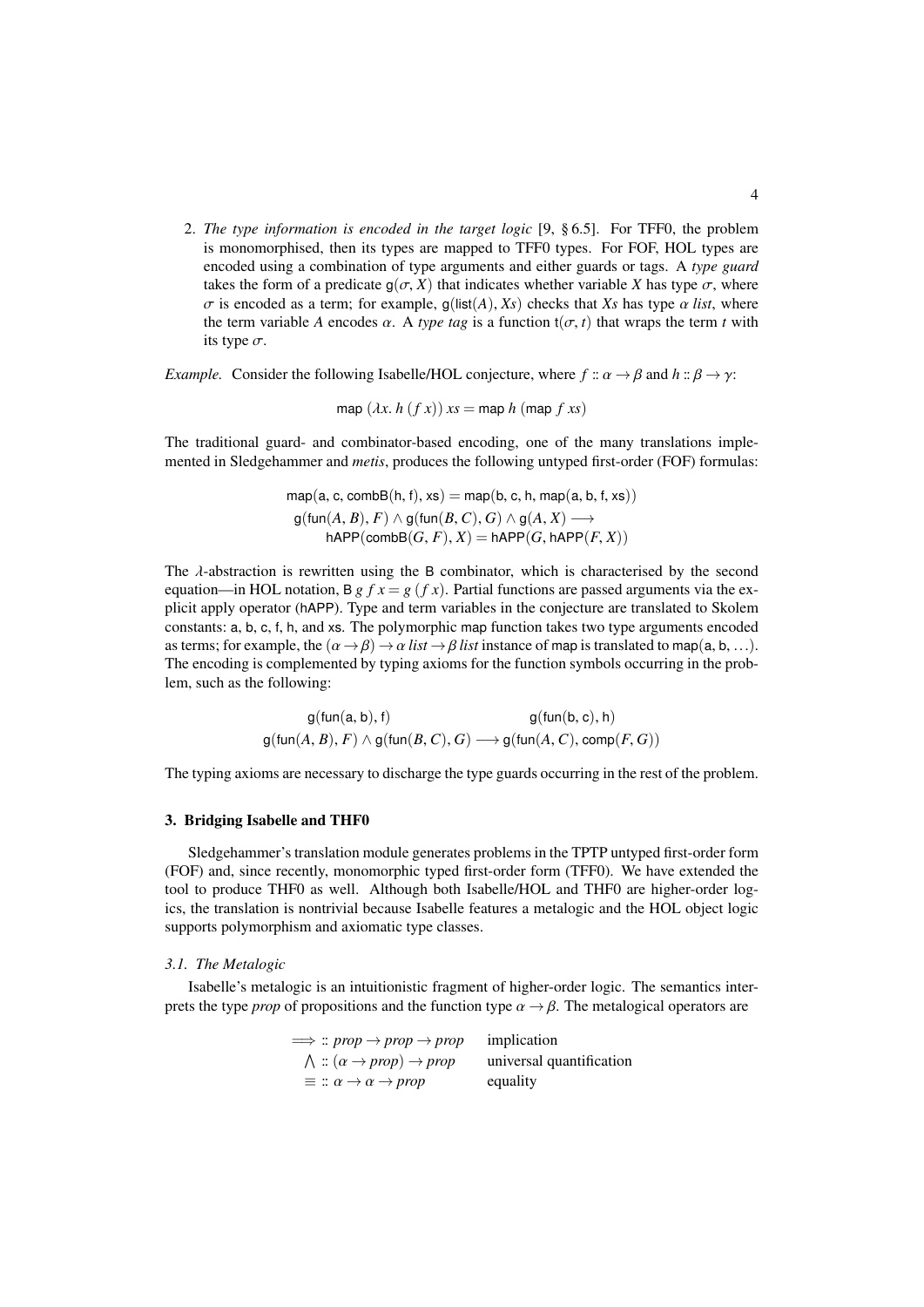HOL provides a type *bool* of Booleans, the constants False, True, and  $=$ , the connectives  $\neg$ ,  $\wedge$ ,  $\lor$ , and  $\rightarrow$ , and the quantifiers  $\forall$  and  $\exists$ . HOL is embedded in the metalogic via the constant Trueprop :: *bool*  $\rightarrow$  *prop*, which is normally not shown to users. Isabelle provides methods to translate terms and theorems involving *prop*,  $\implies$ ,  $\wedge$ , and  $\equiv$  into terms and theorems with *bool*,  $\rightarrow$ ,  $\forall$ , and = instead. This allows Sledgehammer to work in HOL, avoiding the metalogic altogether.

## *3.2. Monomorphisation*

THF0, the input logic of LEO-II and Satallax, only supports monomorphic types and terms. We must therefore encode Isabelle/HOL's polymorphism in THF0 or eliminate it somehow. Sound and complete encodings of polymorphic types in a monomorphic or untyped logic are well understood in a first-order context [9, 12]; unfortunately, their generalisations to higherorder logic are flawed, as we demonstrate in Section 3.6.

We address this issue by monomorphising the problems before encoding them in THF0. This involves instantiating polymorphic types with heuristically selected ground types. Once this is done, THF0 types can be used to represent HOL types. The HOL Boolean type and function space are mapped to their THF0 counterparts, whereas the remaining types are mapped to distinct THF0 types. For example, *nat*  $\rightarrow$  (*nat*  $\times$  *nat*  $\rightarrow$  *bool*)  $\rightarrow$  *nat list* becomes *nat*  $\rightarrow$  (*prod<sub>nat, nat*  $\rightarrow$  *o*)</sub>  $\rightarrow$  *list<sub>nat</sub>* (where *prod<sub>nat, nat* and *list<sub>nat</sub>* are fresh atomic THF0 types).</sub>

Monomorphisation algorithms are necessarily incomplete [12, § 2], but our experience with first-order provers is that monomorphisation-based schemes outperform the best complete type encodings that rely on guards or tags [9, § 6.7.2]. Monomorphisation also relieves LEO-II and Satallax from having to reason about type classes, since these are attached to type variables, which are all instantiated by the monomorphiser.

Sledgehammer's monomorphiser iteratively instantiates polymorphic formulas with relevant monomorphic instances of their polymorphic symbols [13, § 2.2.1]. To ensure termination, the iterations are limited to a number *K*. An upper bound  $\Delta$  on the number of new formulas curbs the exponential growth.

Experiments with first-order provers found  $K = 3$  and  $\Delta = 200$  suitable, so that a problem with 320 axioms will comprise at most 520 axioms after monomorphisation. For higher-order provers, we decreased these limits to  $K = 2$  and  $\Delta = 100$  based on experiments similar to those described in Section 5. Given formulas involving types *nat* and  $\alpha$  *list*, two iterations suffice to produce *nat list* and *nat list list* instances; adding more layers of *list* rarely helps in practice. Increasing ∆ does help solve additional problems, but it can rapidly overwhelm the provers.

#### *3.3. Translation Pipeline*

An unusual aspect of our work is that since Sledgehammer normally targets first-order provers, much of what we had to do was to tell it *not* to perform certain actions. Starting from Sledgehammer's existing translation to monomorphic typed first-order logic (TFF0), we targeted the THF0 format by following these steps:

- 1. Explicitly mark application using @, to comply with THF0.
- 2. Identify the HOL type *bool* with the THF0 type *o*, eliminating the need for hBOOL.
- 3. Identify the HOL function type with the THF0 function type and replace the explicit apply operator hAPP with @.
- 4. Map higher-order (unpolarised) occurrences of HOL connectives, quantifiers, and equality to the corresponding THF0 constructs, eliminating the need for proxies.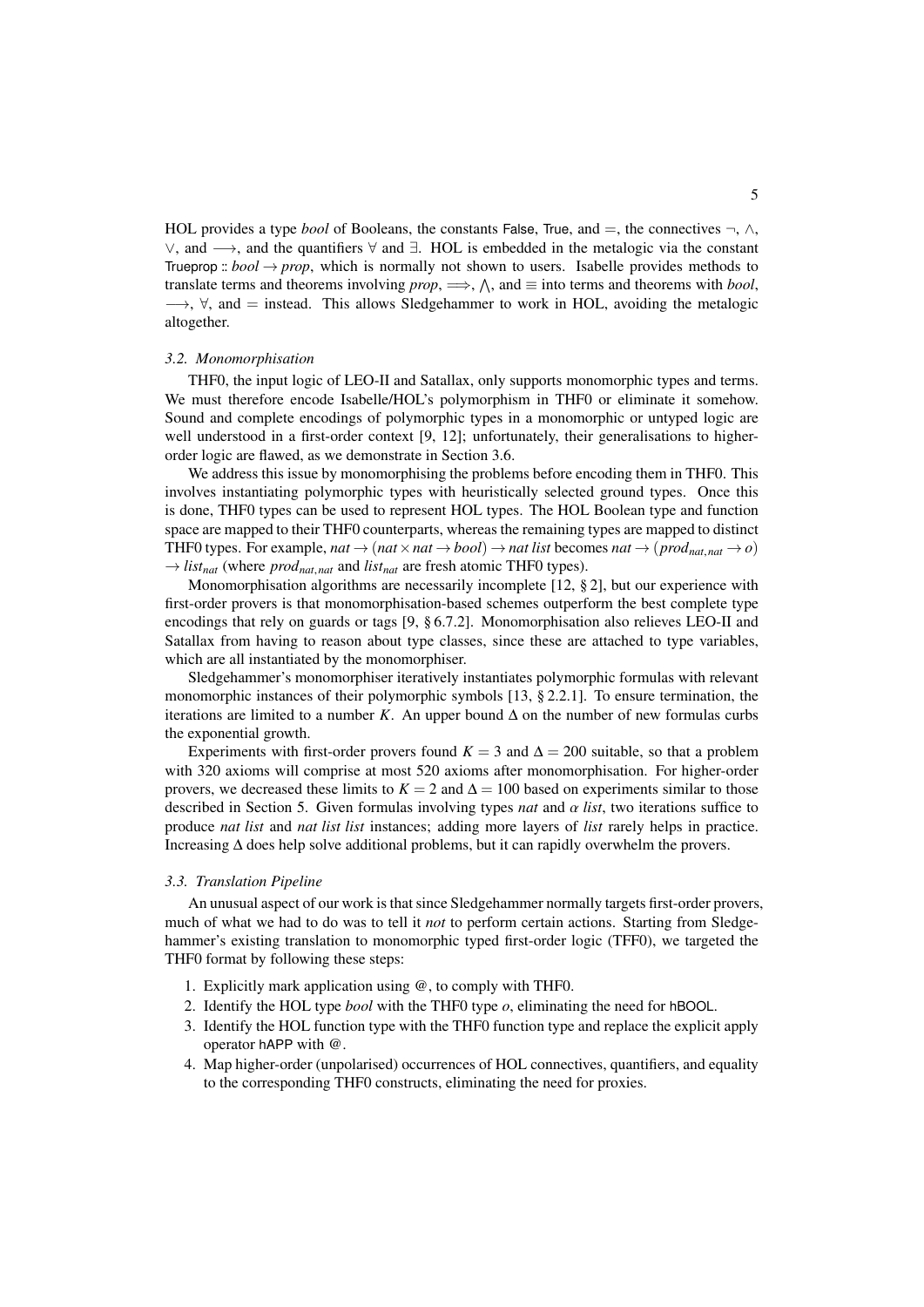- 5. Let  $\lambda$ -abstractions pass through the translation.
- 6. For Satallax, identify the Hilbert choice constant from HOL with the corresponding THF0 operator. (LEO-II currently does not support Hilbert choice.)

The translation of HOL terms to THF0 is central to the extension of Sledgehammer with LEO-II and Satallax, but other parts of the machinery also needed some adjustments. The TPTP format allows us to label axioms as being *definitions*. This does not affect the semantics of the problem, but both LEO-II and Satallax tend to aggressively unfold definitions of the form  $c = t$ , where c is a constant and *t* is a closed term. For all Isabelle definitions c  $x_1 \ldots x_n = t$  selected by the relevance filter, we experimented with having Sledgehammer generate a THF0 definition  $c = (\lambda x_1 \dots x_n, t)$ . This also requires reordering the formulas so that constants are defined before their first use, as expected by Satallax. Definitions had a clear positive impact on Satallax and an equally clear negative impact on LEO-II, so we made this the default for only Satallax.

Isabelle includes large background theories, which users can further extend. Sledgehammer's relevance filter heuristically selects up to *N* background facts, where *N* is carefully chosen for each prover. Although they make more goals provable, high values of *N* tend to overwhelm provers. Based on our evaluation (Section 5.2), we set the defaults to  $N = 40$  for LEO-II and  $N = 60$  for Satallax.

#### *3.4. Proof Reconstruction*

Unless we are prepared to trust Sledgehammer's translation and the external provers, any proofs found by LEO-II or Satallax should be validated by Isabelle.

For LEO-II, we extract the referenced facts from the TSTP proof returned and attempt to re-find the proof with a *metis* or *smt* call, in the hope that no deep higher-order reasoning is necessary. Since extensionality is built into THF0 but is an axiom in HOL, we detect applications of LEO-II's extensionality rule and supply the HOL axiom to the reconstructor. For Satallax, we take the unsatisfiable core as the list of facts to pass to *metis* or *smt*, together with the extensionality axiom and the definitions occurring in the problems (since they are omitted in the unsatisfiable core).

The *metis* and *smt* methods sometimes fail due to their incomplete, inefficient handling of higher-order constructs (Section 2.4). Work has started on a step-by-step proof reconstruction tactic for LEO-II as a more reliable option, similar in principle to the Z3-based *smt* method.

#### *3.5. Problem Importer*

Until recently, TPTP problems were imported into Isabelle using Sutcliffe's TPTP2X tool [36, § 4.3], which translated them into Isabelle theory files. This was inconvenient to Isabelle users, so we extended Isabelle to parse and interpret TPTP problems (whether they are expressed in CNF, FOF, TFF0, or THF0) directly as collections of HOL formulas. Once a problem has been imported, it can be processed by a variety of provers and counterexample generators. The version of Isabelle entered in CASC relies on this parser, as does the TPTP part of our evaluation in Section 5.1.

#### *3.6. The Trouble with Polymorphic Type Encodings*

There appears to be no sound, complete, and efficient way to encode the polymorphic type information of Isabelle/HOL in THF0 while identifying the HOL and THF0 function spaces and equality. The traditional approaches [9, 25], based on type guards or type tags, admit no generalisation to higher-order logic. Let us briefly see why.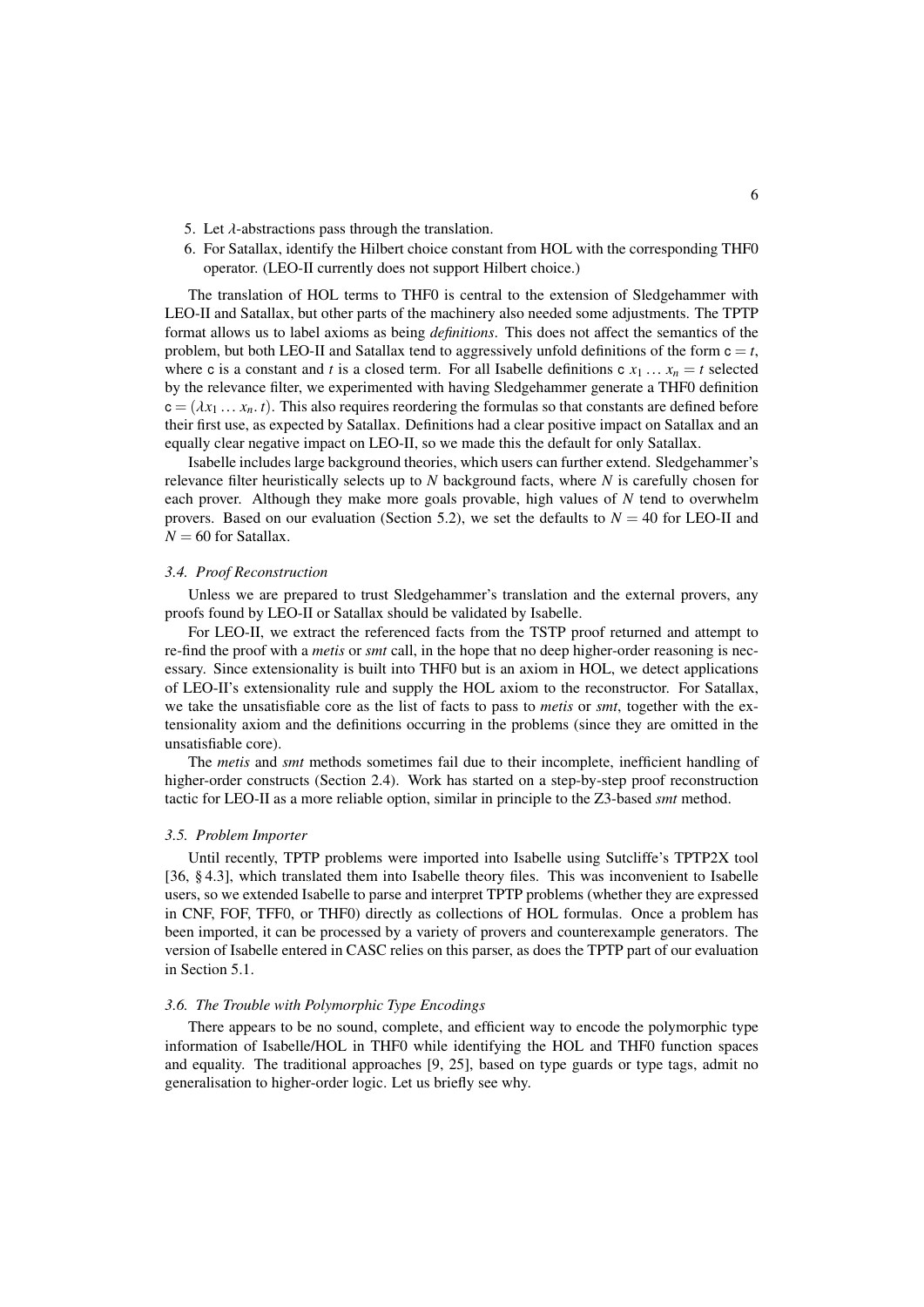*Type Guards.* Type guards are predicates that restrict the range of variables. In first-order logic, they take the form of a distinguished predicate  $q(\sigma, X)$  that checks whether variable X has type  $\sigma$ , where  $\sigma$  is encoded as a term. A guard-based translation of the HOL theorems

$$
0 \neq (1::bit) \qquad f\left(\right) = g\left(\right) \Longrightarrow f = (g::unit \rightarrow \alpha)
$$

that mimics the traditional first-order approach would yield the THF0 axioms

$$
zero \neq one \tag{1}
$$

g (fun unit A) 
$$
F \longrightarrow g
$$
 (fun unit A)  $G \longrightarrow F$  unity  $= G$  unity  $\longrightarrow F = G$  (2)

where zero, one, unity have type  $\iota$  and  $F$ ,  $G$  have type  $\iota \rightarrow \iota$  but are protected by g to guard against ill-typed instantiations.

Already at this point, we face the issue that the second argument to the guard predicate g should in general be of type  $\iota$ , not  $\iota \rightarrow \iota$ . This problem arises from our wish to identify the HOL function space with the THF one. (In contrast, the traditional first-order encoding treats higherorder arguments in the same way as first-order arguments, giving them the type  $\iota$ .) Let us pretend this issue can be solved, perhaps via injections into  $\iota$ .

Let ite ("if then else") be a constant such that

the true 
$$
X Y = X
$$

\nit is false  $X Y = Y$ 

and consider the instantiation

$$
A := \text{bit} \qquad F := (\lambda U. \text{ zero}) \qquad G := (\lambda U. \text{ ite } (U = \text{unity}) \text{ zero one})
$$

in (2). Both ( $\lambda U$ , zero) and ( $\lambda U$ , ite ( $U =$  unity) zero one) correspond to well-typed HOL terms, of type *unit*  $\rightarrow$  *bit*. Assuming reasonable typing axioms for functions, the g guards in our instance of (2) should be dischargeable; otherwise, the encoding would be incomplete. The remaining assumption, *F* unity = *G* unity, reduces to zero = zero, i.e. true. Hence, from (2) we derive the THF0 theorem

$$
(\lambda U. \text{ zero}) = (\lambda U. \text{ ite } (U = \text{unity}) \text{ zero one})
$$
 (3)

Although the sides of the equation encode HOL terms of type *unit*  $\rightarrow$  *bit*, they have type  $\iota \rightarrow \iota$  in<br>THEO. This gives us more than enough rope to derive a contradiction Let THF0. This gives us more than enough rope to derive a contradiction. Let

$$
c = (ite (unity = zero) one zero)
$$

By (1), we have  $c \neq$  unity. Hence,

$$
(\lambda U. \text{ zero}) \, \mathsf{c} = \text{zero} = \text{one} = (\lambda U. \text{ ite } (U = \text{unity}) \text{ zero one}) \, \mathsf{c}
$$

by congruence and (3), contradicting (1). The encoding is unsound.

The above argument is admittedly rather technical. It may help to think of it in modeltheoretic terms. Axiom (1) ensures that the domain associated with  $\iota$  has at least two distinct elements, whereas (2) relies on the function space's built-in semantics to force a cardinality of 1 onto  $\iota$ . Taken together, the two axioms are unsatisfiable. In contrast, the original HOL axioms are satisfiable because they operate on different types (bit versus unit).

It may be possible to repair the encoding by insisting that all functions that satisfy the guard g (fun  $\sigma \tau$ ) return some fixed element, undefined  $\tau$ , for arguments that do not satisfy g  $\sigma$ . (Explicit type arguments, such as  $\tau$  in undefined  $\tau$ , distinguish instances of polymorphic constants.)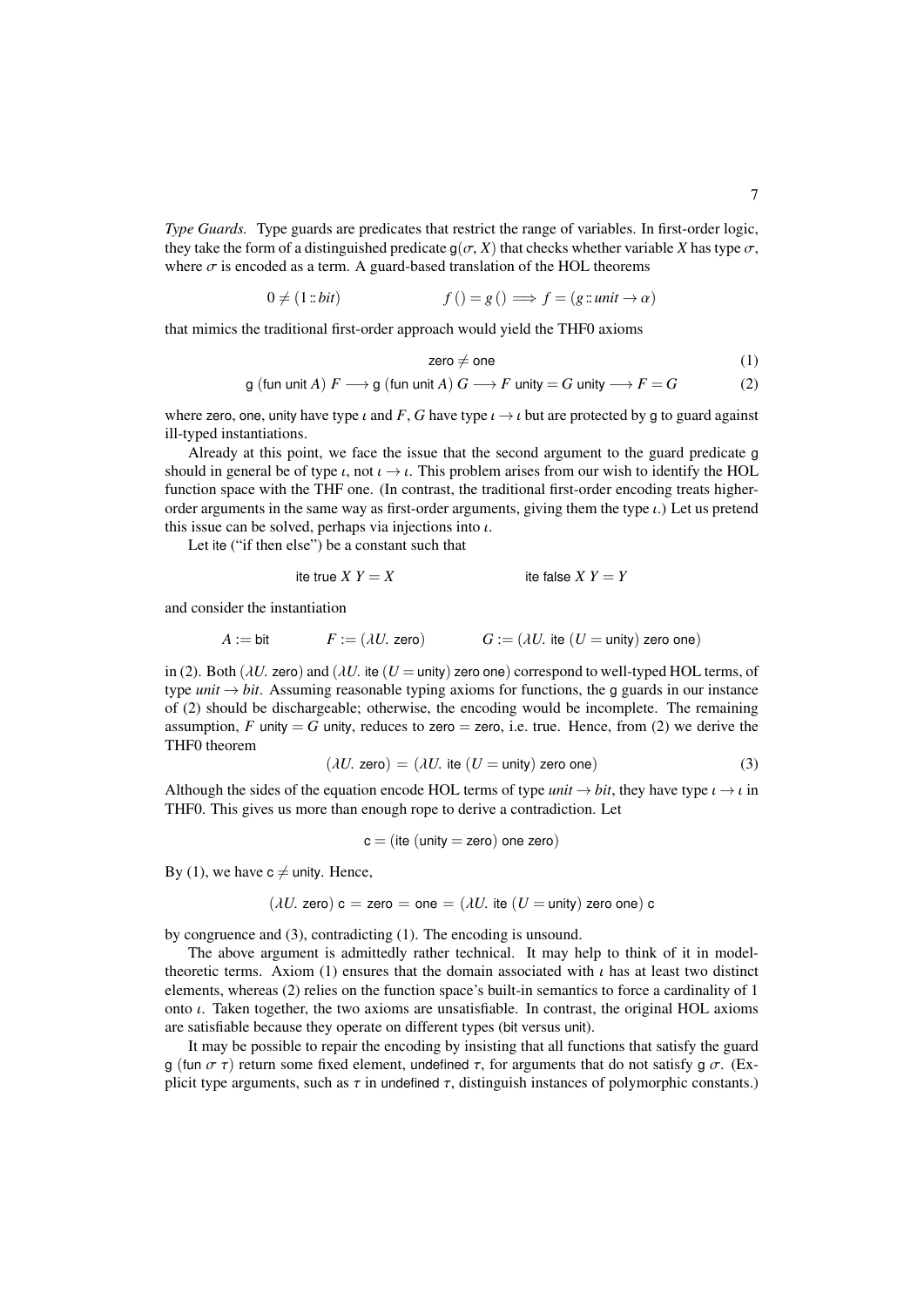This scheme would effectively rule out the problematic instantiation of *G* in the counterexample above. It also blends well with congruence of equality but forces us to translate an innocuouslooking formula such as hd (Cons  $x xs$ ) =  $x$  to something like

hd A (cons A X Xs) = (ite A (g A X 
$$
\wedge
$$
 g (list A) Xs) X (undefined A))

Any encoding based on this idea would be so cluttered as to be impractical.

*Type Tags.* Unlike type guards, type tags do not suffer from any obvious unsoundness, but they are hopelessly incomplete because of poor interactions with the built-in  $\beta$  and  $\eta$  rules of higherorder logic. To be effective, tags must generally appear around all terms and subterms, including function applications. For the  $\eta$  rule,  $(\lambda x. f x) = f$ , we could in principle supply the fully tagged version

t (fun *A B*) 
$$
(\lambda X. t B ((t (fun A B) F) (t A X))) = t (fun A B) F
$$

as an axiom along with the THF0 problem and hope that the built-in  $\eta$  rule will cause no harm. However, there is no adequate substitute for the  $\beta$  rule,  $(\lambda x. t[x]) a = t[a]$ , because the variable *x* may occur at arbitrary positions in  $t[x]$ , a situation that cannot be captured by inflexible, stratified tags. Furthermore, the untypability of the guard predicate g mentioned above also plagues the tag function t.

#### 4. Examples

The following examples illustrate the use of LEO-II and Satallax in Sledgehammer. They were chosen to demonstrate both the strengths and the weaknesses of the provers.

*Finite Sums.* The  $\Sigma$  operator is formalised in Isabelle as a higher-order function of type ( $\alpha \rightarrow$  $\beta$ )  $\rightarrow \alpha$  *set*  $\rightarrow \beta$ , with the constraint that  $\beta$  belongs to the type class of commutative monoids under addition. The proof goal below, where  $\omega_n$  denotes a primitive *n*th root of unity, arises in a formalisation of the fast Fourier transform (FFT):

$$
\sum_{j=0}^n \omega_{2n}^i \omega_{2n}^{i(2j)} f(2j+1) = \sum_{j=0}^n \omega_{2n}^i \big( \omega_n^{ij} f(2j+1) \big)
$$

The first time we looked at this goal, none of the standard tactics or first-order ATPs could solve it within 30 seconds. In contrast, it took Satallax 22 seconds to find a proof relying on the associativity of multiplication and the following cancellation property:

$$
\omega_{2n}^{i(2j)} = \omega_n^{ij}
$$

Given these two lemmas, *metis* can re-find the proof almost instantly, but it requires that λ-lifting is used and that the extensionality axiom is supplied:

by (*metis* (*lifting*) *mult\_ac*(1) *root\_cancel1 ext*)

Users often edit and shorten *metis* proofs to use *auto* or *simp* instead, making the proof more idiomatic. The previous proof can be rewritten to use the simplifier as follows:

by (*simp only*: *mult\_ac*(1) *root\_cancel1*)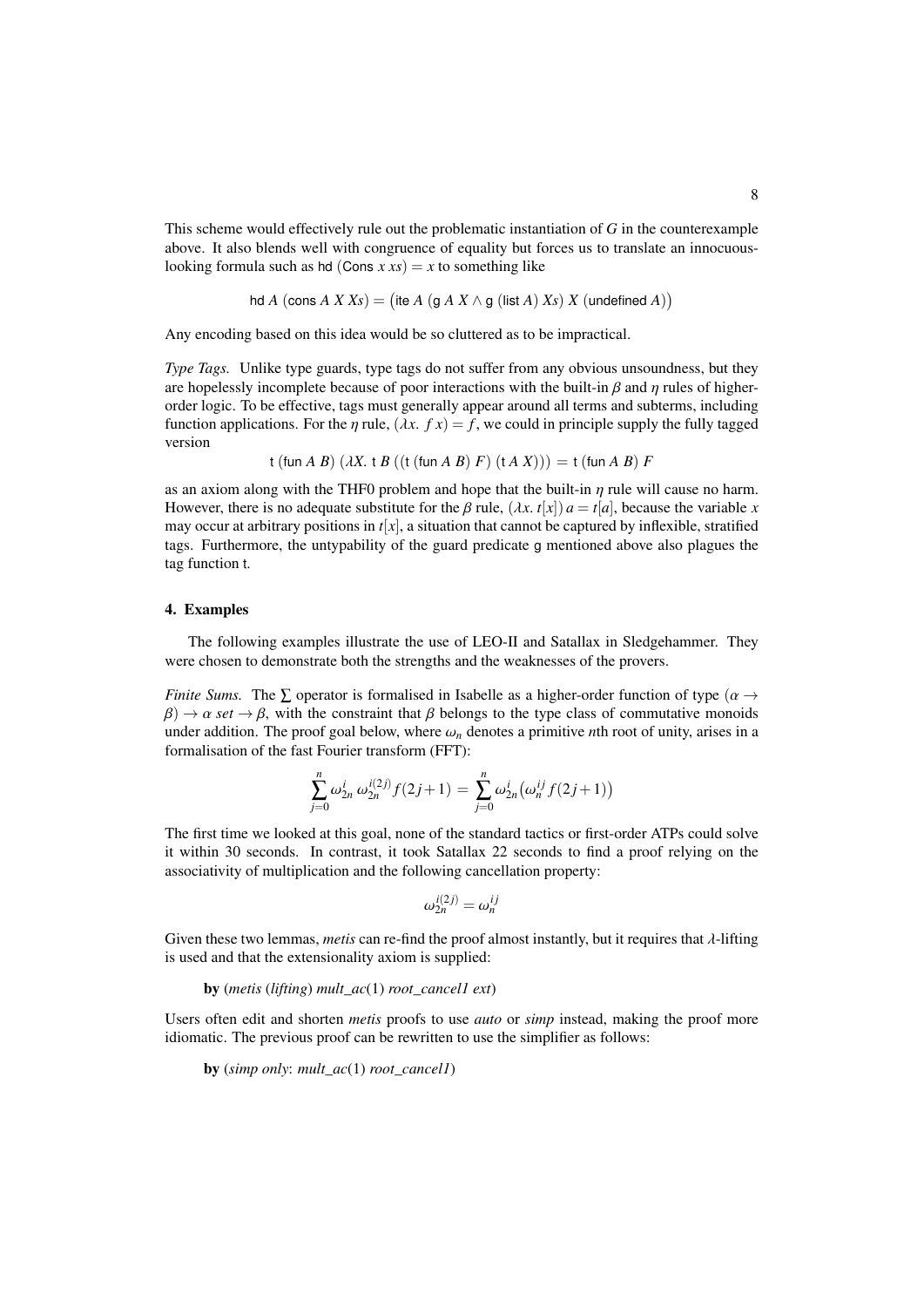This example is one of many goals from the FFT theory that only Satallax can solve in reasonable time. It is difficult for first-order provers because equational reasoning takes place under  $\lambda$ -abstractions. One might think that  $\lambda$ -lifting, by eliminating all  $\lambda$ s, would address this, but extensionality is then needed to compare lifted functions. First-order provers can deal with extensionality, encoded as the axiom

$$
(\forall X. \text{ hAPP}(F, X) = \text{hAPP}(G, X)) \longrightarrow F = G
$$

(omitting types), but the literal  $F = G$  dramatically increases the search space.<sup>1</sup>

*Big O Notation.* The "big O" notation can be defined as a polymorphic constant of type  $(\alpha \rightarrow \alpha)$  $\rightarrow (\alpha \rightarrow \alpha)$  *set* in HOL, where  $\alpha$  must support various algebraic type classes. The constant is defined by

$$
\mathbf{O}(f) = \{ h : \exists c. \forall x. |h \ x| \le c \cdot |f \ x| \} = \text{Collect } (\lambda h. \ \exists c. \ \forall x. |h \ x| \le c \cdot |f \ x|)
$$

The constant Collect builds a simply typed set from a characteristic function. Big O membership is preserved by function composition in the following sense:

$$
f \in \mathcal{O}(g) \Longrightarrow (\lambda x. \ f(k \ x)) \in \mathcal{O}(\lambda x. \ g(k \ x))
$$

To find the proof, we can unfold the definition of O and simplify using the equivalence  $x \in$ Collect  $P = P x$ , yielding the trivial implication

$$
(\exists c. \forall x. |f x| \le c \cdot |g x|) \Longrightarrow (\exists c. \forall x. |f (k x)| \le c \cdot |g (k x)|)
$$

If we call LEO-II and Satallax with the two necessary facts for 30 seconds, only LEO-II finds a proof. However, adding more facts quickly overwhelms it. Once we have proved the fact, we can try proving its instance

$$
(\lambda x. f x + g x) \in O(h) \Longrightarrow (\lambda x. f (k x) + g (k x)) \in O(\lambda x. h (k x))
$$

Here, the situation is reversed. Satallax notices that the conjecture is a higher-order instance of the already proved lemma, despite the presence of dozens of extraneous facts. LEO-II cannot find a proof even if we leave out all unnecessary facts, which Benzmüller attributes to an explosion in the prover's "extensional pre-unification algorithm" [4].

*Associativity of Append.* The append operation on lists is associative. We were hoping that the higher-order ATPs would find a proof given only the induction rule for lists and the equational specification of append. The results were disappointing: even with a 300-second timeout, neither prover was able to guess the right instantiation for the higher-order variable in the induction schema, namely

 $\lambda$ *xs*.  $\forall$ *ys zs*. append *xs* (append *ys zs*) = append (append *xs ys*) *zs* 

and carry out the proof from there. Both provers can find the proof if Sledgehammer preinstantiates the higher-order variable based on the goal, but then the problem is essentially first-order and well within the reach of the first-order ATPs.

<sup>1</sup>Resolution provers contain the proliferation of clauses by postponing paramodulations into variables (the only inference that can instantiate *F* and *G*), but this delays necessary applications of extensionality [39]. For SMT solvers, the main issue is the absence of obvious triggers (syntactic patterns that guide variable instantiations) [27].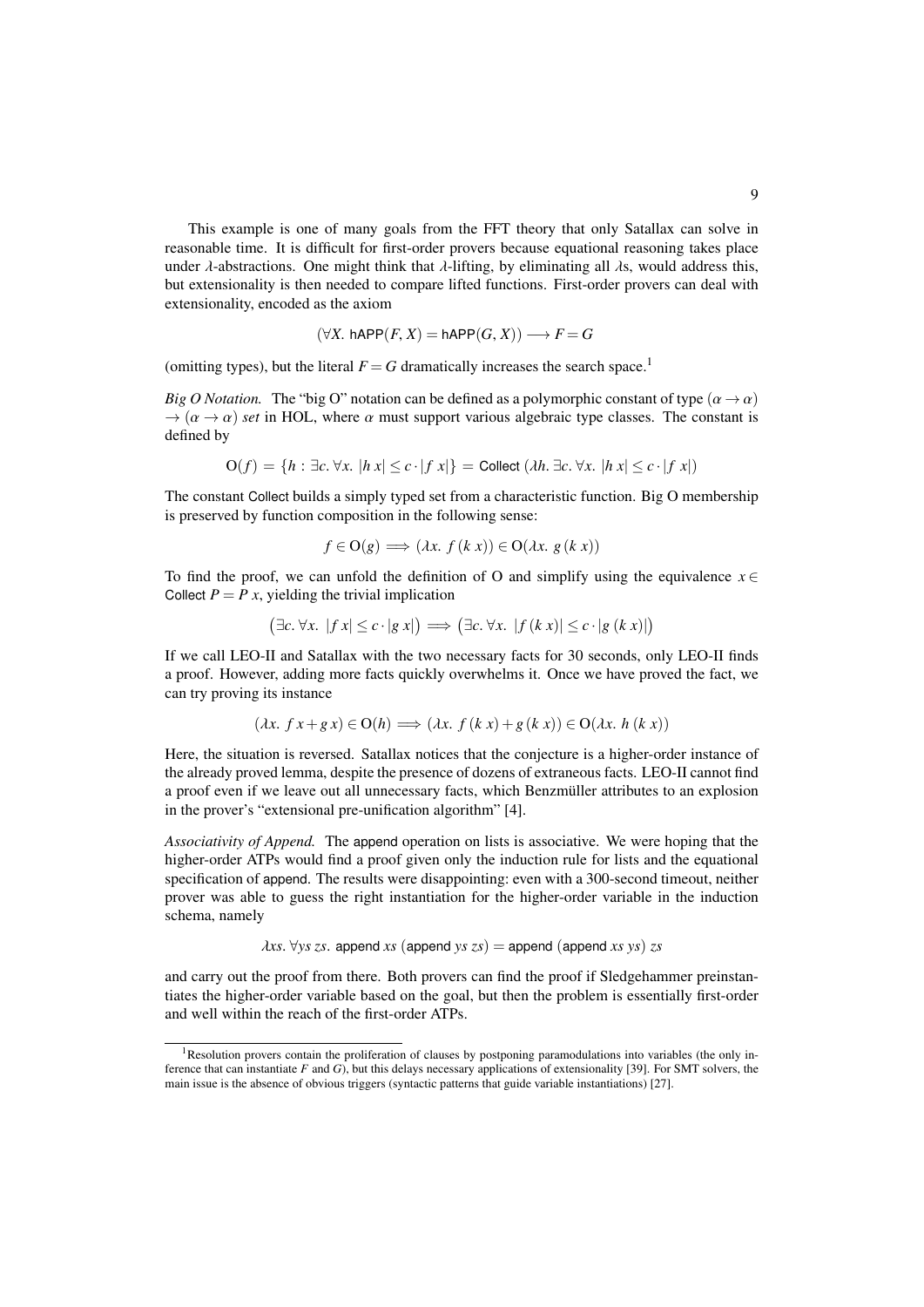# 5. Evaluation

In this section, we attempt to quantify LEO-II's and Satallax's performance along two main axes. First, we measure the provers' usefulness as backends to Sledgehammer (Section 5.1). This involves comparing them with the main first-order ATPs as well as Isabelle's automatic tactics. Second, we perform a more detailed analysis to determine how well LEO-II and Satallax cope with large background theories, types, and  $\lambda$ -abstractions (Section 5.2). The benchmark data is partitioned in three categories:<sup>2</sup>

- *Judgement Day* (1268 goals) consists of seven theories from the Isabelle distribution and the *Archive of Formal Proofs* [23]. These theories were selected by Böhme and Nipkow [14] and serve as the main benchmark suite for Sledgehammer.
- *Arithmetic Extension* of Judgement Day (616 goals) consists of three Isabelle/HOL theories that were used in evaluations of SMT solvers and type encodings [9, 10]. They involve both linear and nonlinear arithmetic.
- *TPTP THF0* (1000 goals) is a randomly chosen subset of the 2286 THF0 problems marked as theorems in the TPTP 5.3.0 library that do not originate from Isabelle [36]. These benchmarks have largely guided LEO-II's and Satallax's development.

The problems from all three categories were processed by Sledgehammer to generate input for the ATPs. For the two Isabelle categories, the Sledgehammer output includes heuristically selected background facts. For the TPTP THF0 category, all facts in the original problems were included, so that the THF0 problems generated for LEO-II and Satallax are nearly identical to the original problems.<sup>3</sup>

We used the following prover versions: LEO-II 1.3.4, Satallax 2.4, E 1.5, SPASS 3.8ds, Vampire 1.8 (revision 1435), and Z3 4.0. We relied on the default Sledgehammer setup for the first-order ATPs, as determined by previous evaluations, with time slicing to simulate strategy scheduling [10, 11]. The Isabelle tactics include the simplifier, the tableau prover, the resolution prover *metis*, and arithmetic decision procedures.

#### *5.1. Usefulness as Backends*

Table 1 presents the success rates of Isabelle's automatic tactics, first-order ATPs, and higherorder ATPs on the three benchmark categories. For each category and each prover (or class of provers), both the percentage of solved goals ("Solved") and the percentage of goals that were uniquely solved by that prover ("Uniq.") are shown.

The experiments were carried out on the same hardware as the original Judgement Day evaluation by Böhme and Nipkow [14, § 3]. Each ATP was run in a single thread with a wall-clock time limit of 30 seconds per problem, and each Isabelle tactic was given 5 seconds. The external provers were trusted.

LEO-II and Satallax solved among them 42.1% of Judgement Day, which is slightly more than the Isabelle tactics but much less than the first-order ATPs. Nonetheless, Satallax's unique contribution of  $0.6\%$ , or 8 goals, puts it in respectable company with E ( $0.8\%$ ), SPASS ( $0.6\%$ ),

 $^{2}$ The dataset is available at http://www.cl.cam.ac.uk/~ns441/files/testbench-data.tgz.

<sup>&</sup>lt;sup>3</sup>There are some minor differences: the Sledgehammer setup renames the constants, may reorder the axioms, and is more aggressive in labelling axioms as definitions.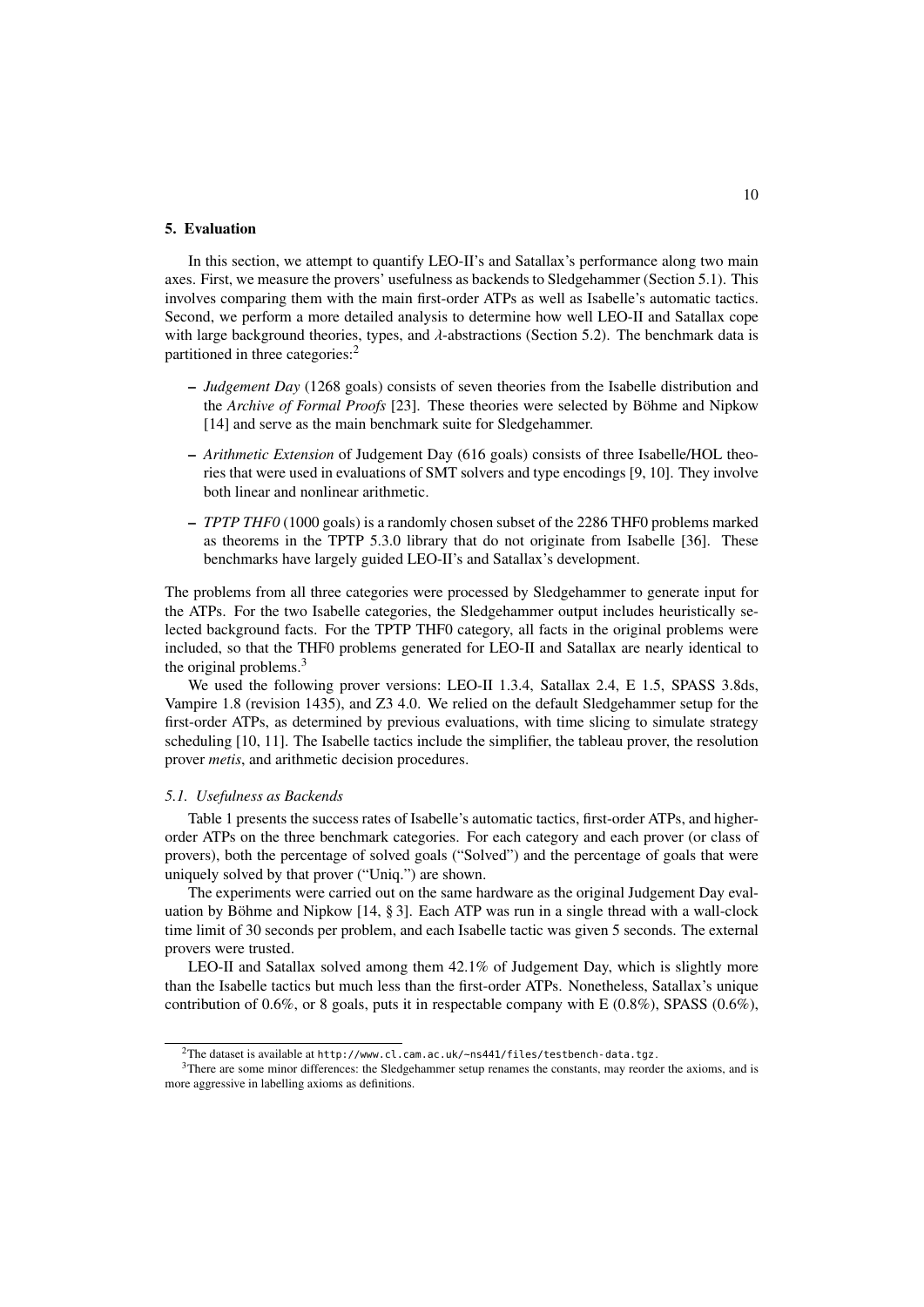|                   | Judgement Day |       | Arith. Ext.  |      | <b>TPTP THFO</b> |     |  |
|-------------------|---------------|-------|--------------|------|------------------|-----|--|
|                   | Solved        | Uniq. | Solved Uniq. |      | Solved Uniq.     |     |  |
| Isabelle tactics  | 40.4          | 6.9   | 40.1         | 9.9  | 62.7             | 0.9 |  |
| First-order ATPs  | 64.7          | 15.7  | 49.8         | 13.1 | 70.2             | 4.5 |  |
| E                 | 54.3          | 0.8   | 36.0         | 0.6  | 49.6             | 0.0 |  |
| <b>SPASS</b>      | 54.3          | 0.6   | 36.9         | 0.8  | 49.6             | 0.0 |  |
| Vampire           | 54.3          | 0.8   | 33.1         | 0.3  | 58.0             | 1.9 |  |
| Z3                | 53.4          | 2.4   | 41.4         | 4.1  | 56.7             | 0.9 |  |
| Higher-order ATPs | 42.1          | 0.6   | 25.2         | 0.2  | 82.6             | 9.0 |  |
| LEO-II            | 30.0          | 0.0   | 15.6         | 0.0  | 62.8             | 1.1 |  |
| Satallax          | 38.4          | 0.6   | 23.1         | 0.2  | 77.9             | 4.3 |  |
| All provers       | 72.4          |       | 60.1         |      | 88.2             |     |  |

Table 1: Success rates (%) of proof search

and Vampire (0.8%) and raises the overall success rate from 71.8% to 72.4%. The goals uniquely solved by Satallax all involve reasoning about  $\lambda$ s.

The results for Arithmetic Extension are less impressive for the higher-order ATPs. This is not surprising since neither LEO-II nor Satallax is equipped with specialised reasoning engines for arithmetic. As one would expect, the best performers in this category are Z3 and Isabelle's tactics, both of which feature arithmetic decision procedures.

Satallax dominates the TPTP THF0 category. The strong performance of LEO-II and Satallax in this category was to be expected, since both provers have been tuned and tested against these problems. Conversely, the first-order ATPs' weaker results reflect the higher-order nature of these benchmarks.

Table 2 shows the success rate of proof reconstruction after minimisation for the two Isabelle categories as a percentage of all proofs found. Considering that the reconstructor methods *metis* and *smt* are essentially first-order provers and employ the same techniques as Sledgehammer to eliminate higher-order constructs, the reconstruction rates for LEO-II and Satallax are remarkably high. Unfortunately, reconstruction tends to fail precisely for the goals that are solved by only Satallax, leaving the user with a short list of facts but no actual proof.

|                 |      | Judg. Day Arith. Ext. |              |      | Judg. Day Arith. Ext. |
|-----------------|------|-----------------------|--------------|------|-----------------------|
| $LEO-II$        | 98.4 | 97.9                  | <b>SPASS</b> | 99.1 | 99.6                  |
| <b>Satallax</b> | 97.5 | 97.9                  | Vampire      | 98.7 | 97.5                  |
| E               | 97.2 | 98.2                  | Z3           | 99.9 | 95.3                  |

Table 2: Success rate (%) of proof reconstruction

# *5.2. Feature-by-Feature Analysis*

To evaluate specific features of the higher-order provers, we found it useful to include Vampire and Z3 in our comparisons. These two provers can be seen as first-order cousins of the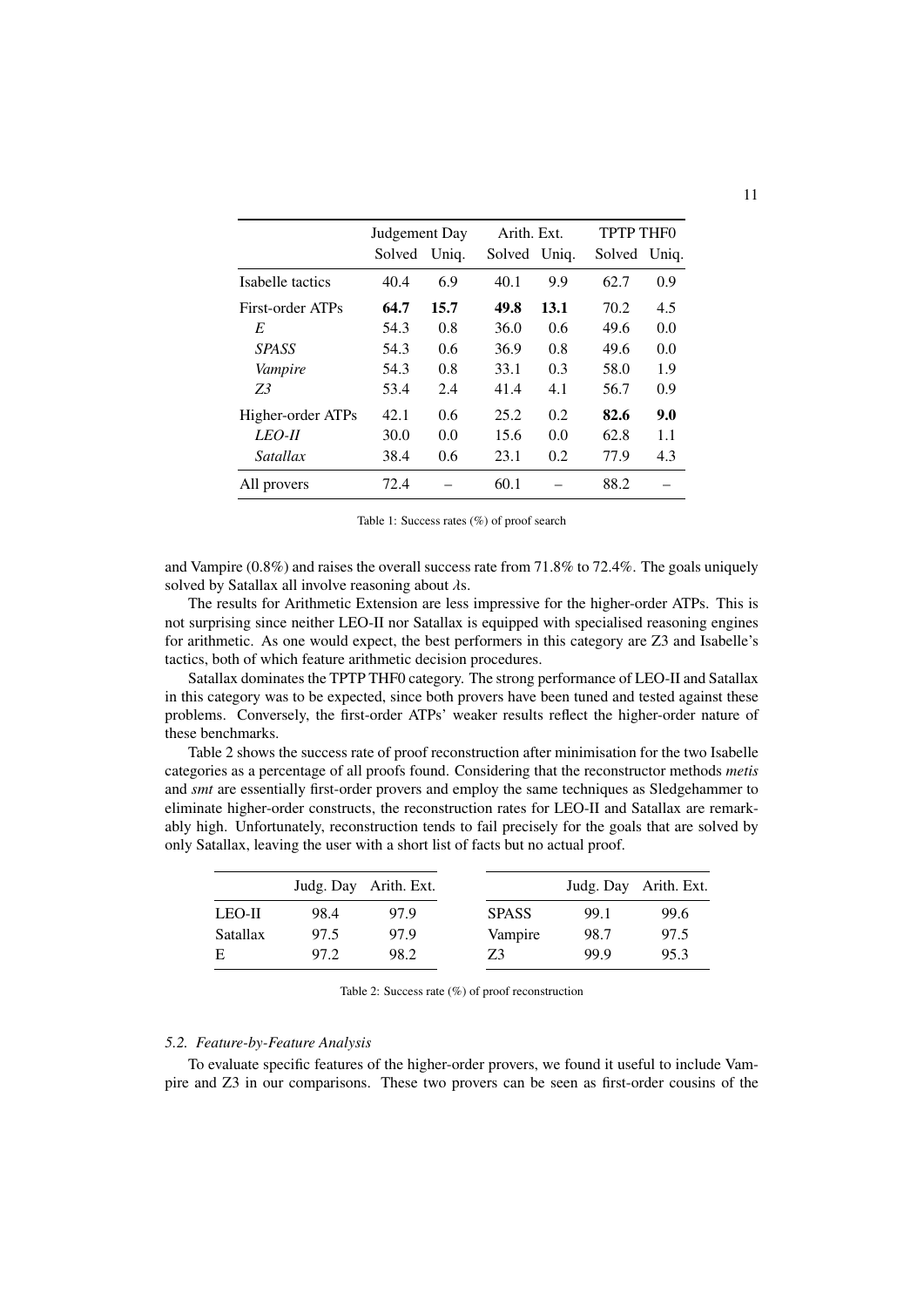resolution prover LEO-II and the SAT-based Satallax, respectively.<sup>4</sup> The problems generated for Vampire and Z3 are in the TFF0 syntax, exploiting their native types (but not their support for arithmetic). The benchmarks used for this section are the union of Judgement Day and Arithmetic Extension, as generated by Sledgehammer.

Sledgehammer normally schedules multiple runs of an ATP, allotting a time slice to each run and varying the number of relevant facts, type encoding, and prover options. For these experiments, we disabled slicing and instead focused on three parameters, varying one at a time: the number of facts selected by the relevance filter, the encoding of types, and the translation scheme for  $\lambda$ -abstractions. Each prover invocation was assigned 6 GB RAM and a single core clocked at 2.1 GHz for 30 wall-clock seconds.

*Number of Facts.* Figure 3 plots the success rate of the ATPs as a function of the maximum number of facts selected by Sledgehammer's relevance filter. The first-order ATPs were given problems with TFF0 types and supercombinators (λ-lifting), whereas the higher-order ATPs received THF0 types and λs. Because of monomorphisation, the generated problems may include up to 100 more axioms than there are facts selected.



Figure 3: Scalability with the number of facts

Satallax's peak is at 60 facts, and performance degrades gracefully from that point. LEO-II's peak, at 40 facts, is lower and the degradation is slightly more rapid. Given that LEO-II is based on a highly optimised first-order prover and includes its own relevance filter, we could have expected it to scale better. We suspect that LEO-II's inefficient encoding of higher-order types in the untyped format supported by E is at cause. The next experiment will shed some light on this.

*Types.* Next, we want to measure the effectiveness of higher-order provers at handling higherorder formalisations and compare it to how they handle first-order translations of those same higher-order formalisations. In particular, higher-order problems are full of typing information. For a higher-order ATP to be successful, it must handle types efficiently. Although it is difficult to measure type handling directly, we can get a reasonably clear picture by exploiting Sledgehammer's type encoding machinery.

We consider three groups of type encodings, according to their target logic: untyped firstorder logic (FOF), typed first-order logic (TFF0), and typed higher-order logic (THF0). For an

<sup>4</sup>Being LEO-II's backend, E arguably is a closer cousin than Vampire. However, it lacks support for types, which we use in our experiments.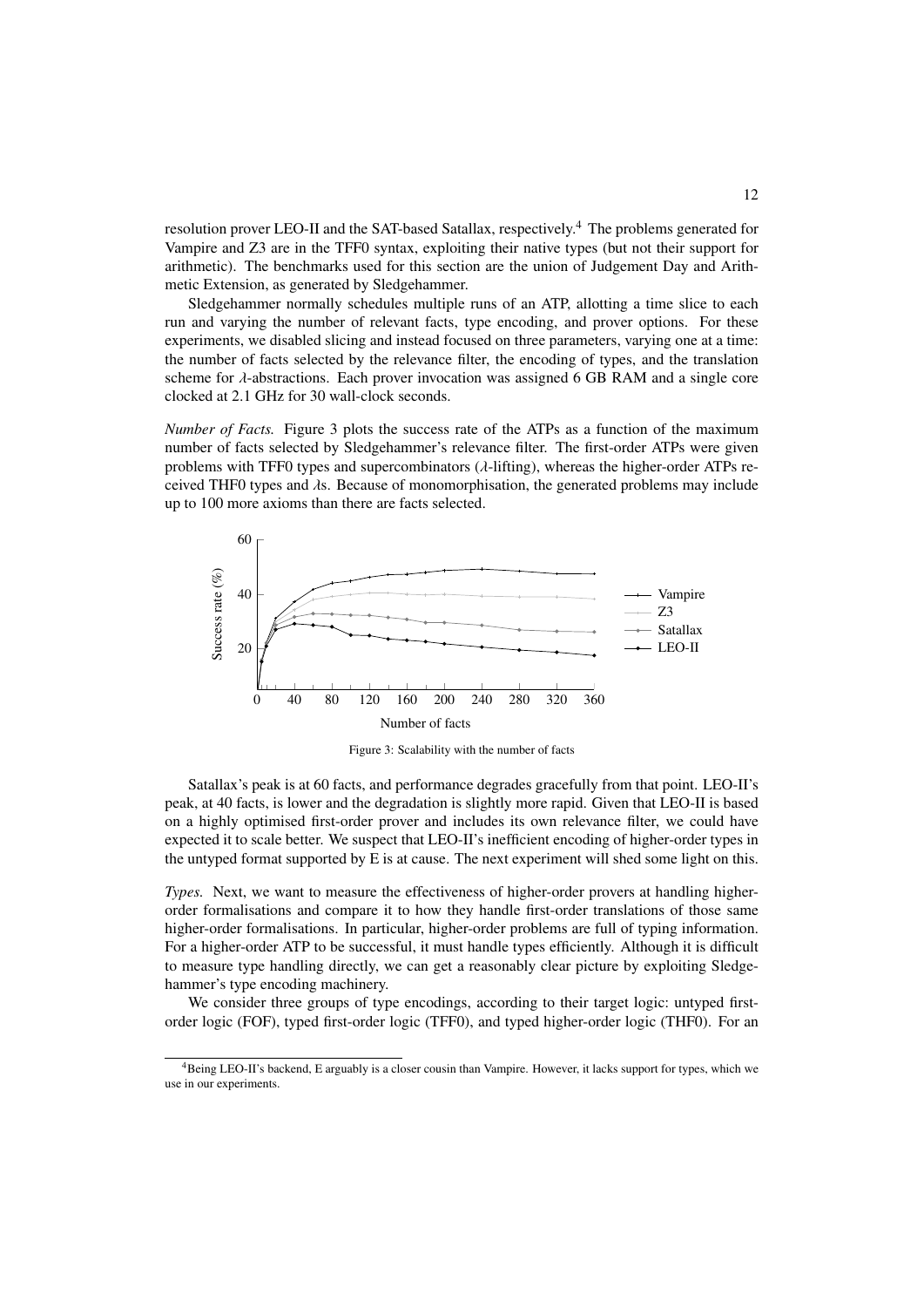untyped target, Sledgehammer provides a wide range of encodings [9, § 6.5]. Here we selected the four lightest sound encodings: polymorphic guards, polymorphic tags, monomorphic guards, and monomorphic tags.

The main difference between first-order (TFF0) types and higher-order (THF0) types concerns the function space: built-in rules such as  $\beta$ ,  $\eta$ , and extensionality do not apply in the firstorder case, nor can  $\lambda$ -abstractions be used to instantiate function variables.

|                                                                                     | LEO-II |      | Satallax    |            |             |              | Vampire Z3   |                   |
|-------------------------------------------------------------------------------------|--------|------|-------------|------------|-------------|--------------|--------------|-------------------|
|                                                                                     | 20f    | 200f |             | 20 f 200 f |             | $20f$ $200f$ | 20 f         | 200f              |
| FO poly. { guards 22.1 7.0 22.2 20.2 30.7 41.6<br>tags 20.2 7.5 19.3 15.4 28.4 41.6 |        |      |             |            |             |              | 27.7<br>27.7 | 39.9<br>40.5      |
| FO mono. { guards 29.3 17.4 23.9 20.6<br>tags 27.8 16.7 22.2 17.9                   |        |      |             |            | 31.0 45.2   | 30.9 44.2    | 29.5         | 39.0<br>29.5 38.9 |
| native FO mono. types                                                               | 29.7   | 19.4 |             | 26.4 26.4  | <b>31.1</b> | 48.0         | <b>29.5</b>  | 39.7              |
| native HO mono. types                                                               | 28.6   | 21.9 | <b>27.0</b> | 26.4       |             |              |              |                   |

| Table 4: Success rates $(\%)$ for the main type encodings |  |  |  |  |
|-----------------------------------------------------------|--|--|--|--|
|                                                           |  |  |  |  |
|                                                           |  |  |  |  |

Table 4 shows the results of varying the type encoding. Each prover was given 20 and 200 facts (indicated as "20 f" and "200 f" in the heading), and the translation uniformly employed  $\lambda$ -lifting. We observe the following:

- Native first-order types perform better than any encoding into untyped first-order logic regardless of the prover, as one would expect.
- The gap between the first-order and higher-order ATPs on first-order problems indicates a need to focus on scalability to larger problems. Although LEO-II is based on E, it performs some reasoning of its own and relies on a heavy (tag-based) translation of types to firstorder logic.
- LEO-II performs better on problems where Sledgehammer eliminated the higher-order features than on higher-order problems when only 20 facts are passed, but the situation is reversed for 200 facts. The crossover is at around 100 facts. This suggests that LEO-II focuses too much on the higher-order features of Isabelle problems.
- Monomorphisation-based encodings generally outperform polymorphic ones. Extrapolating from the data, we would expect a hypothetical higher-order polymorphic type encoding (as considered in Section 3.6) to score a few percentage points above the best first-order polymorphic encoding, falling short of overtaking the monomorphic encodings.

Considering the success of monomorphisation, the lack of support for polymorphism in LEO-II and Satallax is not dramatic.

λ*-Abstractions.* Having tested the encoding of type information, we now turn to the translation of  $\lambda$ -abstractions. We fix the type encoding to native first-order or higher-order monomorphic types (whichever are available) and consider both 20-fact and 200-fact problems.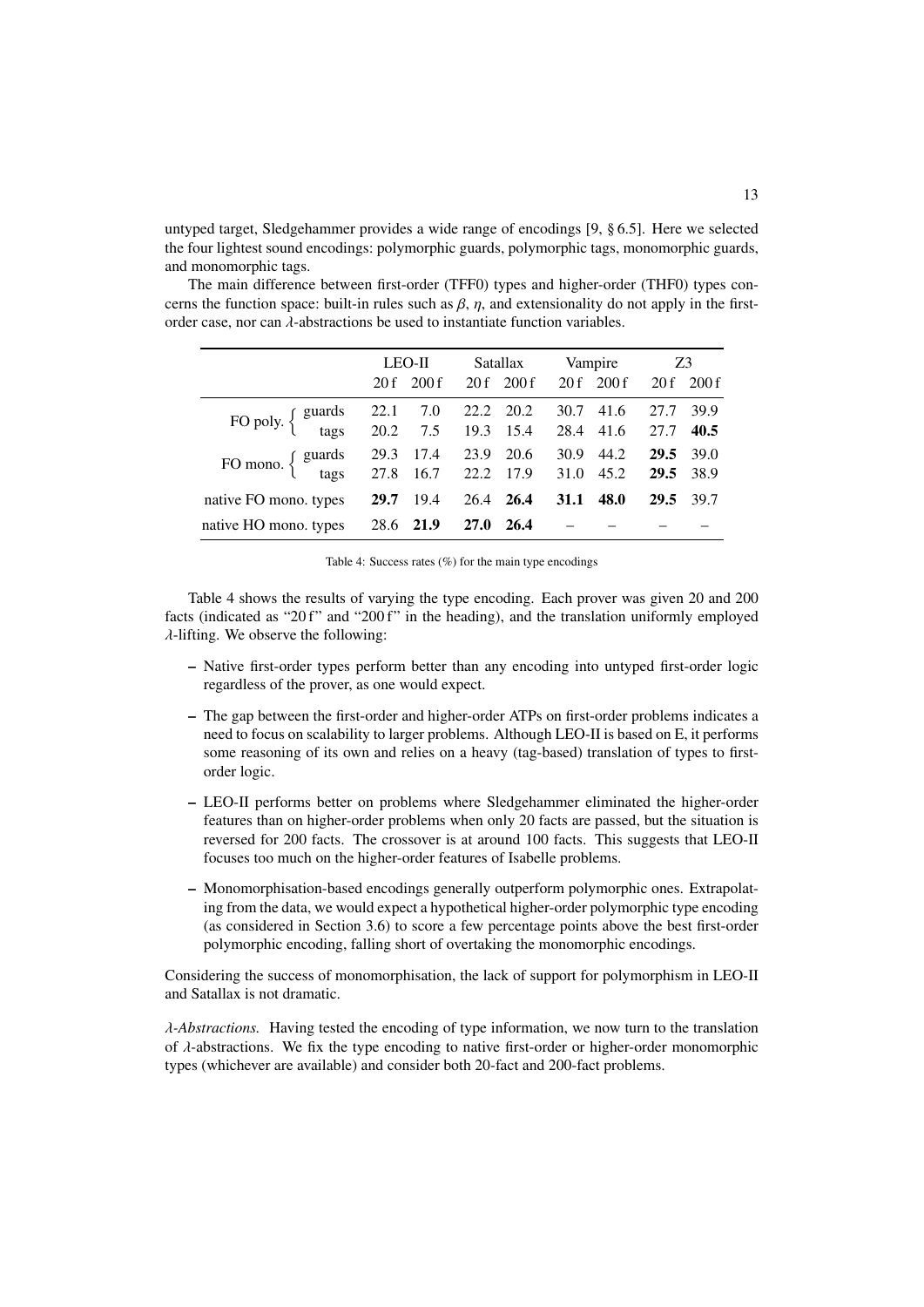We evaluate five λ translation schemes. The *combinator* and λ*-lifting* schemes were described in Section 2.4. The *disabled* scheme replaces λs by unspecified fresh constants, effectively disabling all reasoning under λs. The *hybrid* scheme unites combinators and λ-lifting: it characterises each  $\lambda$ -lifted constant both using a lifted equation c  $x_1 \ldots x_n = t$  and via combinators. The *native* scheme keeps the λs in the generated problem.

In the context of THF0, the last four schemes are equally powerful: the ATPs can in principle unfold all occurrences of (super)combinators, yielding native  $\lambda$ s. To avoid aggressive unfolding, the auxiliary equations that characterise (super)combinators are not labelled as THF0 definitions.

Table 5 presents the results. Satallax behaves as expected: the prover is more successful if  $\lambda$ s are represented by  $\lambda$ s in the problem or, failing that, if they appear as (super)combinators. It came as a surprise that, at 200 facts, LEO-II performs best when  $\lambda$  reasoning is disabled. This seems to indicate that LEO-II is mishandling higher-order constructs, as we observed already in connection with Table 4.

|                    | $LEO-II$ |           |      | Satallax     |      | Vampire  | Z3   |           |
|--------------------|----------|-----------|------|--------------|------|----------|------|-----------|
|                    | 20f      | 200 f     |      | $20f$ $200f$ |      | 20f 200f | 20f  | 200f      |
| Disabled           | 26.7     | 22.5      |      | 25.6 26.5    | 29.5 | 45.9     |      | 28.5 37.8 |
| $\lambda$ -lifting |          | 28.6 21.9 | 27.0 | 26.4         | 31.1 | 48.0     | 29.5 | 39.7      |
| Combinators        | 26.3     | 19.0      |      | 26.0 24.8    | 31.2 | 45.6     | 30.2 | 39.9      |
| Hybrid             | 27.0     | 19.5      | 26.7 | 24.5         | 31.6 | 45.5     | 30.4 | 40.3      |
| Native             | 27.0     | 21.6      | 28.5 | 28.8         |      |          |      |           |

Table 5: Success rates (%) for the  $\lambda$  translation schemes

For years we have wondered how much Sledgehammer and the first-order ATPs are penalised by their rudimentary handling of higher-order constructs. LEO-II and Satallax are not yet powerful enough to provide a direct answer, but Tables 4 and 5 give an indication: in each table, exploiting Satallax's higher-order features increases its success rates by a few percentage points; by extrapolating the Vampire and Z3 numbers, we get an idea of what a "highly optimised Satallax" or "higher-order Vampire" would be capable of.

#### 6. Related Work

There have been at least a dozen attempts at integrating first-order ATPs in proof assistants over the past two decades. These are discussed in more detail elsewhere [10, 29]. Here we restrict our focus to higher-order ATPs and their use in an interactive context. The venerable system TPS forms the core of the student-friendly proof assistant ETPS (Educational Theorem Proving System) [2]. LEO was designed primarily as a backend for ΩMEGA; proofs found by LEO were reconstructed by TRAMP [24]. The development of LEO-II, LEO's successor, was in part motivated by a desire to extend Isabelle's proving arsenal. Satallax can output Coq proofs [17]: Coq users can invoke the ATP to produce proof scripts for problems in a monomorphic simply typed fragment of type theory augmented with the classical axioms. In another mode of operation, Satallax produces proof terms that can be checked by Coq.

On the evaluation side, the TPTP library is the de facto standard benchmark suite for firstorder and higher-order ATPs alike. Version 5.3.0 of the TPTP includes nearly 3000 THF0 prob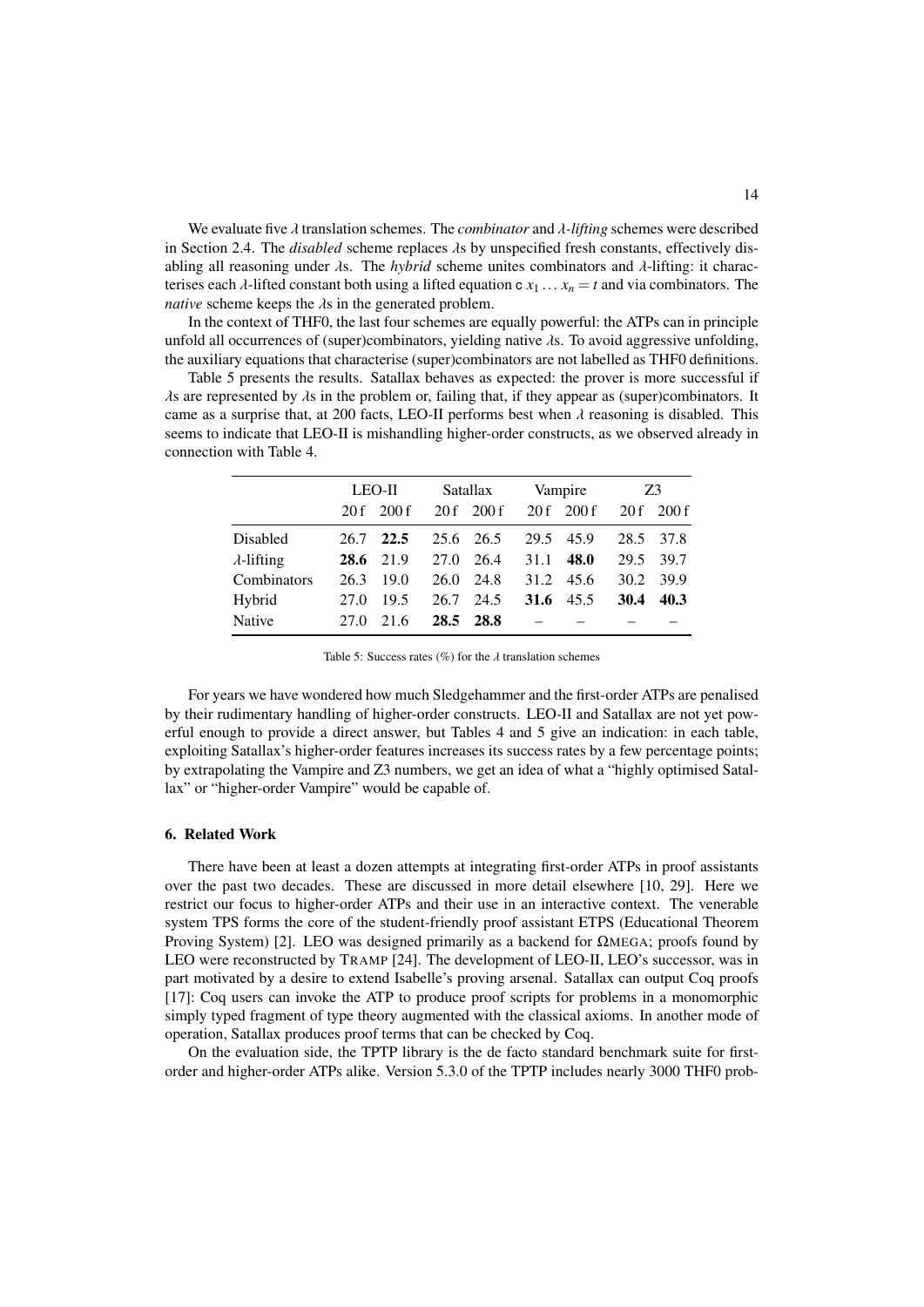lems for testing higher-order reasoners (both provers and counterexample generators) from various sources [5, 36]. Specialised evaluations are carried out annually as competitions. Starting with its 2009 edition, CASC [36] includes a higher-order proving division where Isabelle, LEO-II, Satallax, and TPS take part. Competitions give developers an opportunity to show what their tools are capable of. Evaluations such as that of Section 5 are different in that they give an indication of how much mileage users can expect to get with the same tools but without extensive tuning by the tools' developers.

#### 7. Conclusion

This paper described an integration of higher-order automatic theorem provers (ATPs) in Isabelle/HOL via Sledgehammer. Despite their lack of maturity, LEO-II and especially Satallax can occasionally discharge interactive goals that are beyond the effective reach of first-order ATPs and built-in automatic tactics.

Since LEO-II is based on the first-order prover E, we hoped it would cope well with the largely first-order problems produced by Sledgehammer, but our experiments revealed some weaknesses. Such observations are harder to make for Satallax, because it is directly based on a SAT solver and hence does not benefit from the optimisations implemented in state-of-the-art first-order provers.

Both sides of the integration could obviously benefit from further work. On the Isabelle side, a dedicated reconstruction method could work more reliably for truly higher-order proofs than *metis* and *smt*; moreover, both LEO-II and Satallax provide dozens of options that could be investigated. On the ATP side, much could be done to bring the performance of LEO-II and Satallax closer to that of first-order provers; although monomorphisation works reasonably well in practice, native support for polymorphism would be both more elegant and more complete.

*Acknowledgement.* Tobias Nipkow made this collaboration possible. Christoph Benzmüller and Chad Brown gave advice on their systems and adapted them to accommodate our needs. Geoff Sutcliffe drove the development of TPTP THF0 and was involved in many discussions in connection with this paper. Christoph, Chad, and Geoff, as well as Brian Huffman, Andrei Popescu, and the anonymous reviewers suggested many improvements to drafts of this paper. Daniel Wand helped us draw Figure 3. We thank them all. The second author's research was supported by the Deutsche Forschungsgemeinschaft (grant Ni 491/11-2). Sledgehammer was originally supported by the UK's Engineering and Physical Sciences Research Council (grant GR/S57198/01).

# References

- [1] P. B. Andrews, M. Bishop, S. Issar, D. Nesmith, F. Pfenning, and H. Xi. TPS: A theorem-proving system for classical type theory. *J. Autom. Reasoning*, 16(3):321–353, 1996.
- [2] P. B. Andrews, C. E. Brown, F. Pfenning, M. Bishop, S. Issar, and H. Xi. ETPS: A system to help students write formal proofs. *J. Autom. Reasoning*, 32(1):75–92, 2004.
- [3] J. Backes and C. E. Brown. Analytic tableaux for higher-order logic with choice. *J. Autom. Reasoning*, 47(4):451– 479, 2011.
- [4] C. Benzmüller. Private communication, January 2012.
- [5] C. Benzmüller and C. E. Brown. A structured set of higher-order problems. In J. Hurd and T. F. Melham, editors, *Theorem Proving in Higher Order Logics (TPHOLs 2005)*, volume 3603 of *LNCS*, pages 66–81. Springer, 2005.
- [6] C. Benzmüller and M. Kohlhase. System description: LEO—A higher-order theorem prover. In C. Kirchner and H. Kirchner, editors, *Conference on Automated Deduction (CADE-15)*, volume 1421 of *LNAI*, pages 139–143. Springer, 1998.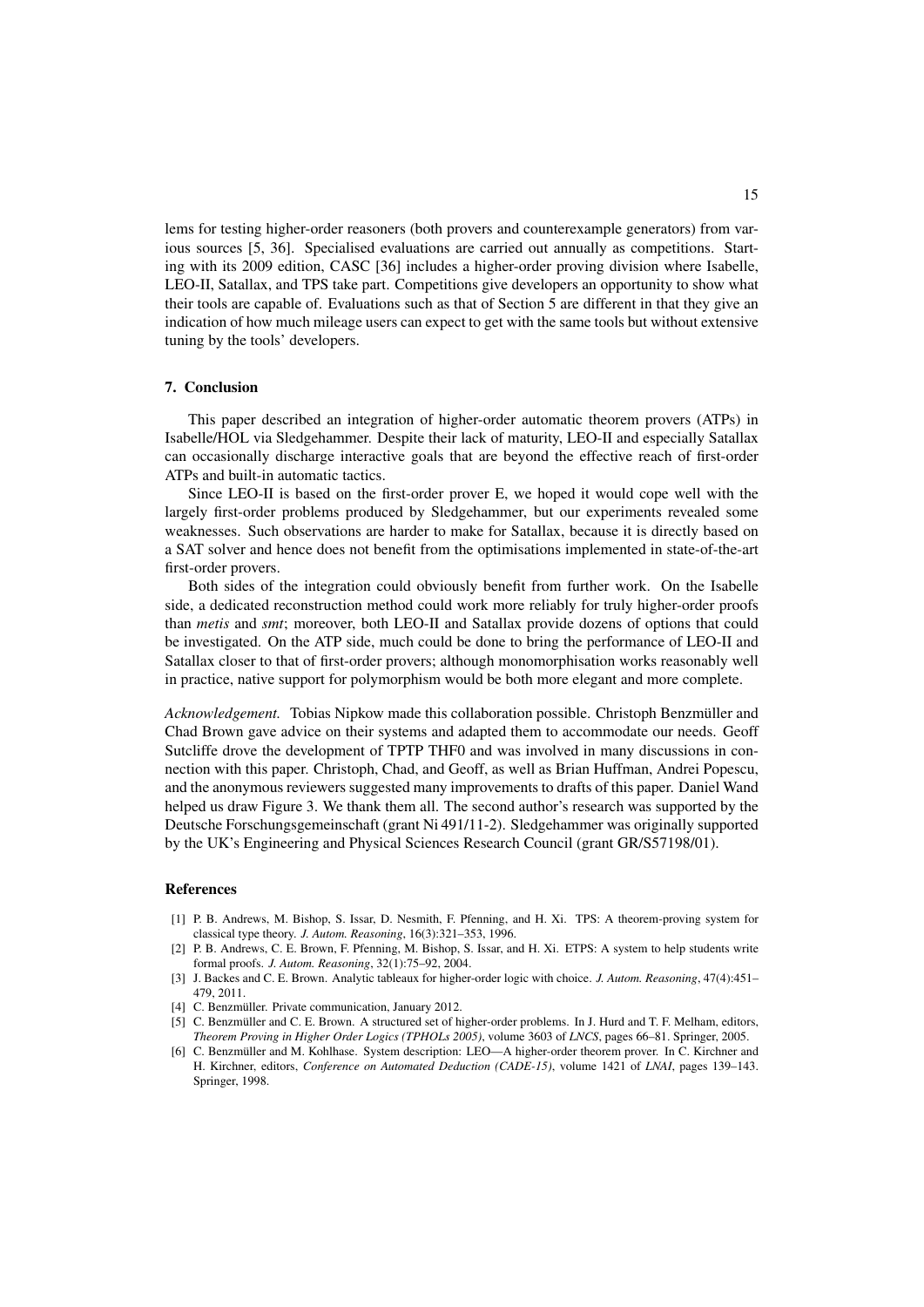- [7] C. Benzmüller, L. C. Paulson, F. Theiss, and A. Fietzke. LEO-II—A cooperative automatic theorem prover for higher-order logic. In A. Armando, P. Baumgartner, and G. Dowek, editors, *International Joint Conference on Automated Reasoning (IJCAR 2008)*, volume 5195 of *LNAI*, pages 162–170. Springer, 2008.
- [8] C. Benzmüller, F. Rabe, and G. Sutcliffe. THF0—The core of the TPTP language for higher-order logic. In A. Armando, P. Baumgartner, and G. Dowek, editors, *International Joint Conference on Automated Reasoning (IJCAR 2008)*, volume 5195 of *LNAI*, pages 491–506. Springer, 2008.
- [9] J. C. Blanchette. *Automatic Proofs and Refutations for Higher-Order Logic*. Ph.D. thesis, Dept. of Informatics, T.U. München, 2012.
- [10] J. C. Blanchette, S. Böhme, and L. C. Paulson. Extending Sledgehammer with SMT solvers. Submitted to *J. Autom. Reasoning*.
- [11] J. C. Blanchette, A. Popescu, D. Wand, and C. Weidenbach. More SPASS with Isabelle—Superposition with hard sorts and configurable simplification. In *Interactive Theorem Proving (ITP 2012)*. Springer, 2012.
- [12] F. Bobot and A. Paskevich. Expressing polymorphic types in a many-sorted language. In C. Tinelli and V. Sofronie-Stokkermans, editors, *Frontiers of Combining Systems (FroCoS 2011)*, volume 6989 of *LNCS*, pages 87–102. Springer, 2011.
- [13] S. Böhme. *Proving Theorems of Higher-Order Logic with SMT Solvers*. Ph.D. thesis, Dept. of Informatics, T.U. München, 2012.
- [14] S. Böhme and T. Nipkow. Sledgehammer: Judgement Day. In J. Giesl and R. Hähnle, editors, *International Joint Conference on Automated Reasoning (IJCAR 2010)*, volume 6173 of *LNAI*, pages 107–121. Springer, 2010.
- [15] S. Böhme and T. Weber. Fast LCF-style proof reconstruction for Z3. In M. Kaufmann and L. Paulson, editors, *Interactive Theorem Proving (ITP 2010)*, volume 6172 of *LNCS*, pages 179–194. Springer, 2010.
- [16] C. E. Brown. Reducing higher-order theorem proving to a sequence of SAT problems. In N. Bjørner and V. Sofronie-Stokkermans, editors, *Conference on Automated Deduction (CADE-23)*, volume 6803 of *LNAI*, pages 147–161. Springer, 2011.
- [17] C. E. Brown. Satallax: An automated higher-order prover. In B. Gramlich, D. Miller, and U. Sattler, editors, *International Joint Conference on Automated Reasoning (IJCAR 2012)*. Springer, 2012.
- [18] A. Church. A formulation of the simple theory of types. *J. Symb. Log.*, 5(2):56–68, 1940.
- [19] L. de Moura and N. Bjørner. Z3: An efficient SMT solver. In C. R. Ramakrishnan and J. Rehof, editors, *Tools and Algorithms for the Construction and Analysis of Systems (TACAS 2008)*, volume 4963 of *LNCS*, pages 337–340. Springer, 2008.
- [20] N. Eén and N. Sörensson. An extensible SAT-solver. In E. Giunchiglia and A. Tacchella, editors, *Satisfiability (SAT 2003)*, volume 2919 of *LNCS*, pages 502–518. Springer, 2004.
- [21] M. J. C. Gordon and T. F. Melham, editors. *Introduction to HOL: A Theorem Proving Environment for Higher Order Logic*. Cambridge University Press, 1993.
- [22] W. Guttmann, G. Struth, and T. Weber. Automating algebraic methods in Isabelle. In S. Qin and Z. Qiu, editors, *International Conference on Formal Engineering Methods (ICFEM 2011)*, volume 6991 of *LNCS*, pages 617–632. Springer, 2011.
- [23] G. Klein, T. Nipkow, and L. Paulson, editors. *The Archive of Formal Proofs*. http://afp.sf.net/.
- [24] A. Meier. TRAMP: Transformation of machine-found proofs into natural deduction proofs at the assertion level (system description). In D. McAllester, editor, *Conference on Automated Deduction (CADE-17)*, volume 1831 of *LNAI*, pages 460–464. Springer, 2000.
- [25] J. Meng and L. C. Paulson. Translating higher-order clauses to first-order clauses. *J. Autom. Reasoning*, 40(1):35– 60, 2008.
- [26] J. Meng and L. C. Paulson. Lightweight relevance filtering for machine-generated resolution problems. *Journal of Applied Logic*, 7(1):41–57, 2009.
- [27] M. Moskal. Programming with triggers. In B. Dutertre and O. Strichman, editors, *Satisfiability Modulo Theories (SMT 2009)*, 2009.
- [28] T. Nipkow, L. C. Paulson, and M. Wenzel. *Isabelle/HOL: A Proof Assistant for Higher-Order Logic*, volume 2283 of *LNCS*. Springer, 2002.
- [29] L. C. Paulson. Three years of experience with Sledgehammer, a practical link between automated and interactive theorem provers. In B. Konev, R. Schmidt, and S. Schulz, editors, *Practical Aspects of Automated Reasoning (PAAR-2010)*, 2010.
- [30] L. C. Paulson and K. W. Susanto. Source-level proof reconstruction for interactive theorem proving. In K. Schneider and J. Brandt, editors, *Theorem Proving in Higher Order Logics (TPHOLs 2007)*, volume 4732 of *LNCS*, pages 232–245. Springer, 2007.
- [31] F. J. Pelletier, G. Sutcliffe, and C. Suttner. The development of CASC. *AI Commun.*, 15:79–90, 2002.
- [32] A. Riazanov and A. Voronkov. The design and implementation of Vampire. *AI Commun.*, 15(2-3):91–110, 2002.
- [33] S. Schulz. E—A brainiac theorem prover. *AI Commun.*, 15(2):111–126, 2002.
- [34] N. Sultana and C. Benzmüller. Understanding LEO-II's proofs. In E. Ternovska, K. Korovin, and S. Schulz, editors,